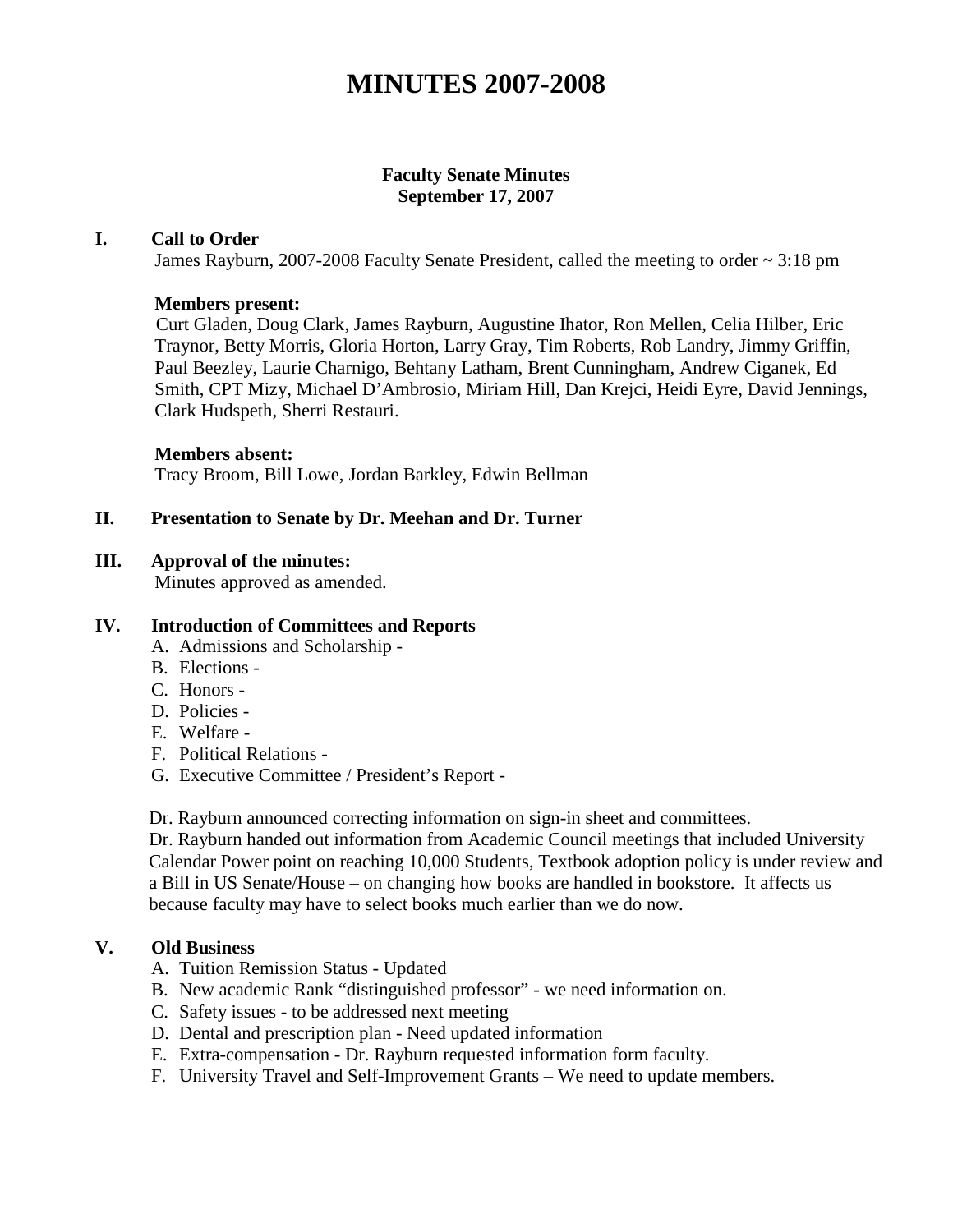## **VI. New Business**

- A. Promotion and Tenure
- B. Plagiarism
- C. Football going up a level
- D. Possible change in tax withholdings.

## **VII. Announcements**

## **VIII. Adjourn ~ 5:30 pm**

## **Faculty Senate Meeting**

October 8, 2007

## **I. Call to Order**

The meeting was called to order at 3:20 by Dr. James Rayburn, Senate President 2007- 2008.

**Senators Present:** Curt Gladen, Doug Clark, James Rayburn, Augustine Ihator, Ron Mellen, Celia Hilber, Sherri Restauri, Eric Traynor, Bill Lowe, Gloria Horton, Larry Gray, Tim Roberts, Rob Landry, Jimmy Griffin, Paul Beezley, Laurie Charnigo, Bethany Latham, Brent Cunningham, Ed Smith, John Reynolds, Michael D'Ambrosio, Miriam Hill, Dan Krejci, Heidi Eyre, Jordan Barkley (Carol Uline), Clark Hudspeth, Edwin Bellman

**Senators Absent:** Tracy Broom, Betty Morris, S. Krishnaprasad, Kristi Beam, David Jennings

## **II. Approval of Minutes from September 17, 2007**

No minutes were submitted by the secretary. Thus, minutes were prepared from the Faculty Senate President's notes by James Rayburn. Two typographical errors were corrected and the minutes were approved.

## **III. Announcement and Election of New Secretary**

The secretary has resigned and this vacancy needs to be filled. Miriam Hill was nominated and elected to fill this position.

## **IV. Safety Task Force Report Postponed**

Chief Snyder is no longer with the university. Acting Director of Public Safety, Shawn Giddy, will be asked to speak to the Senate for the November meeting. After the report of the task force is submitted, the task force can be disbanded. The distinction between the safety task force and the safety committee was noted.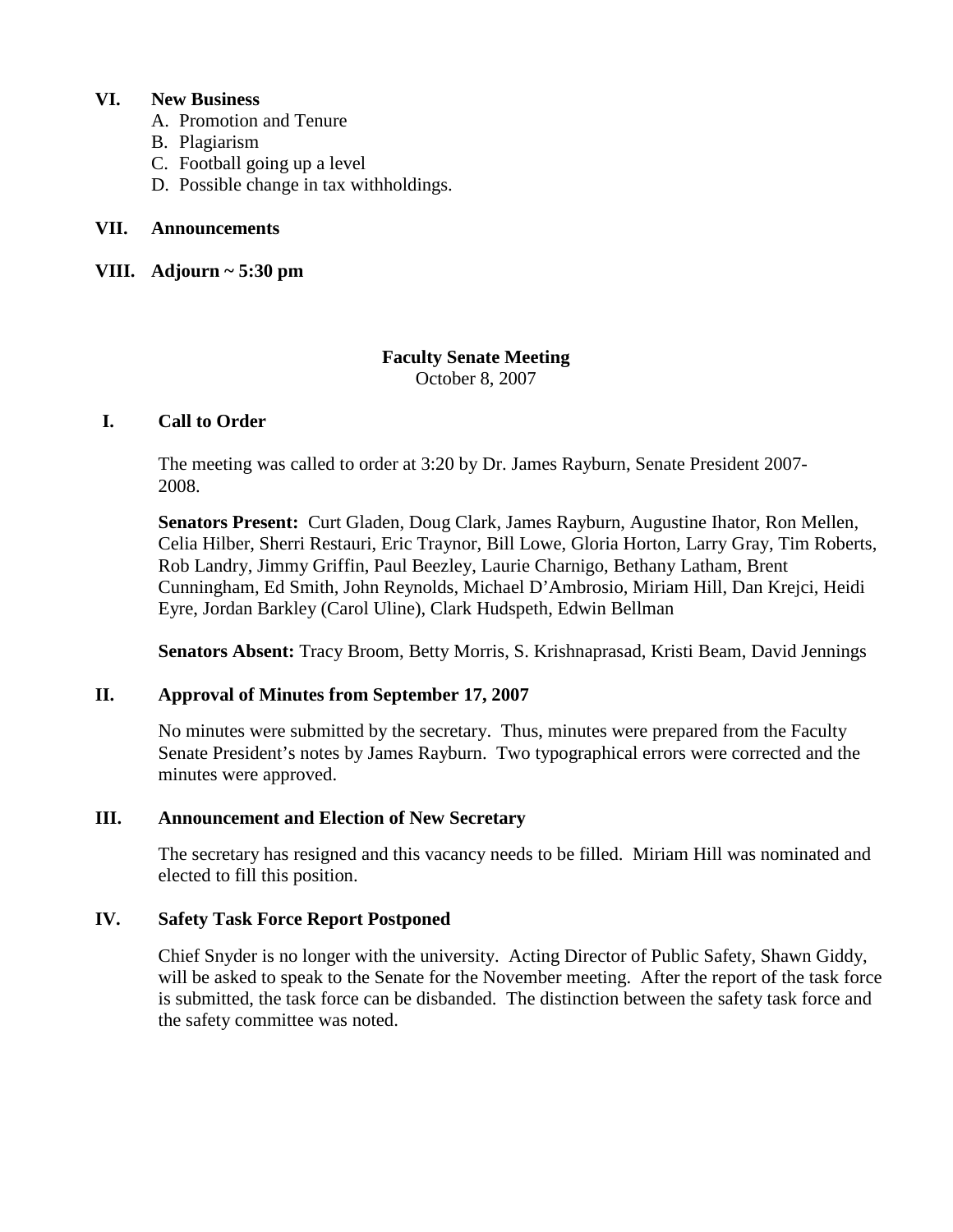## **V. Committee Reports**

**Admissions and Scholarships** (Ed Smith) - No report.

**Elections** (Brent Cunningham) - A replacement from Nursing is needed. Senators should check the sign in roll to make sure all entries are correct, especially the number of years of service. This information will be used in the spring as the foundation for the next election.

**Honors** (Celia Hilber) - A meeting is scheduled for Thursday, October 11, at 1:15 in the library. **Policies** (Ron Mellen) - No report.

**Welfare** (Dan Krejci) - A meeting will be held at the end of the month or early in November.

## **VI. Executive Committee/President's Report**

An Academic Council meeting was held on October 3, 2007. CAPP, the Banner replacement of the DARS, will be online for spring advisement and enrollment. Faculty will be instructed on the step by step processes on how to use it. It has changed considerably. Students in catalogs prior to 2005 will be cumbersome. A few issues about the system may arise and corrections are on-going.

The manual on Policies and Procedures is being updated to how we are doing them now. No changes in policies are being made.

Dr. Meehan stated that ghost writing questions should be put to the new integrity committee. An Arts person is needed for it. Brent Cunningham, the chair of the elections committee, should follow up on this position.

Dr. Turner announced that an Academic Standards committee is being formed to meet goals of keeping academic standards while reaching the 10,000 student quota.

Karen Davis responded by e-mail to questions about upcoming tax changes. We have no cause for concern, because the policies are already compliant to these changes.

#### **VII. Old Business**

#### **A. Resolution on Football Status**

The discussion by the Board of Trustees of the change in NCAA Division Standing prompted a detailed discussion of the idea among the Senators. The purpose of the proposed resolution is to voice faculty concerns and request a thorough review of the proposal. Several changes in the wording of the resolution that was on the floor were proposed. The vote was called. The Senate was polled and the resolution passed with a strong but not unanimous vote.

#### **B. Tuition Remission Status**

Clark Hudspeth reported on the tuition remission issue that is being proposed. Two different approaches will go forth, a flat tuition remission of 75% and a graduated scale. The changes are designed for employees, spouses, and legal dependents.

#### **C. Extra-compensation updates**

James Rayburn reported on the extra compensation updates. These will be compiled and taken to committee.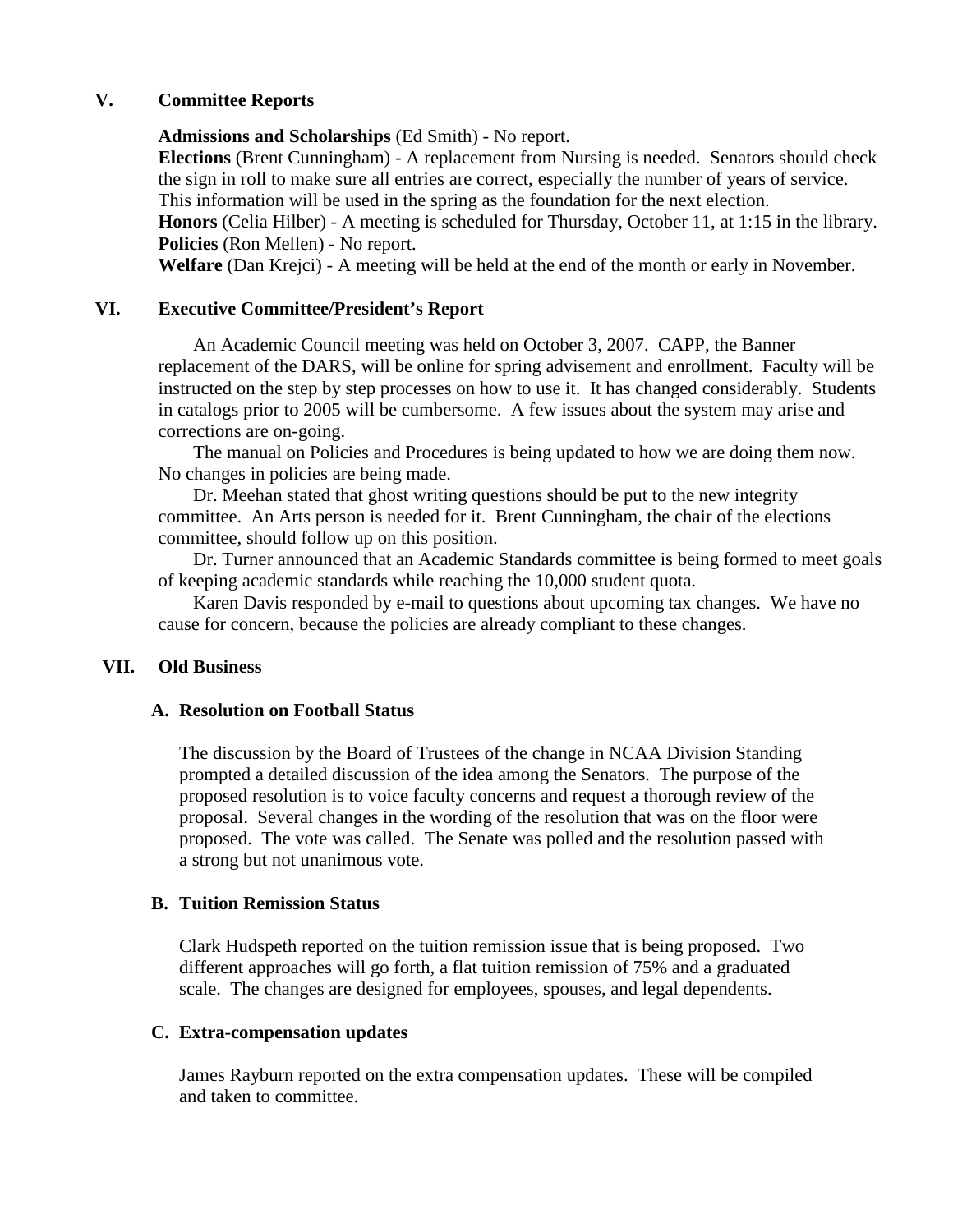## **D. University Travel and Self-Improvement Grants**

The grant requests were due last week. New members of this committee are to be appointed, because some members have been on it for an extended period.

The 1997 policy statement needs to be updated.

### **E. Integrity Committee**

Ghost writing issues should go to the integrity committee. No action needs to be taken at this time, as it would be premature. The election committee was asked to recommend faculty to be nominated for this committee.

#### **F. Promotion and Tenure Issues**

The problems that were being addressed were withdrawn over the summer. The Faculty Handbook is under revision and we need to watch it and let faculty know so that they are not unaware of this.

## **G. New Academic Rank "Distinguished Professor**

No additional discussion was held at this time.

## **VIII. New Business**

**A.** Proposal for Tuition Remission for Academic Success and Student Retention

A proposal to reduce tuition for students continuously taking heavy loads and achieving high academic standards was proposed and discussed. Gloria Horton and Miriam Hill proposed that this proposed resolution be sent to committee. This motion was unanimously accepted.

## **B. Board Member Leaving Her Position**

Gladys Carlisle is rotating off of the Board. This raises a diversity issue. Should this be a concern that the Senate addresses?

#### **IX. Announcements**

- **A.** Brent Cunningham will direct the next meeting, because James Rayburn will be out of town.
- **B.** Academe will meeting on Wednesday, October 17 at 3:15. Miriam Hill will speak on The Gujarat (India) Earthquake.
- **C.** The Board of Trustees Meeting agenda possibilities were briefly discussed.

## **X. Adjournment**

The Senate adjourned at 4:20.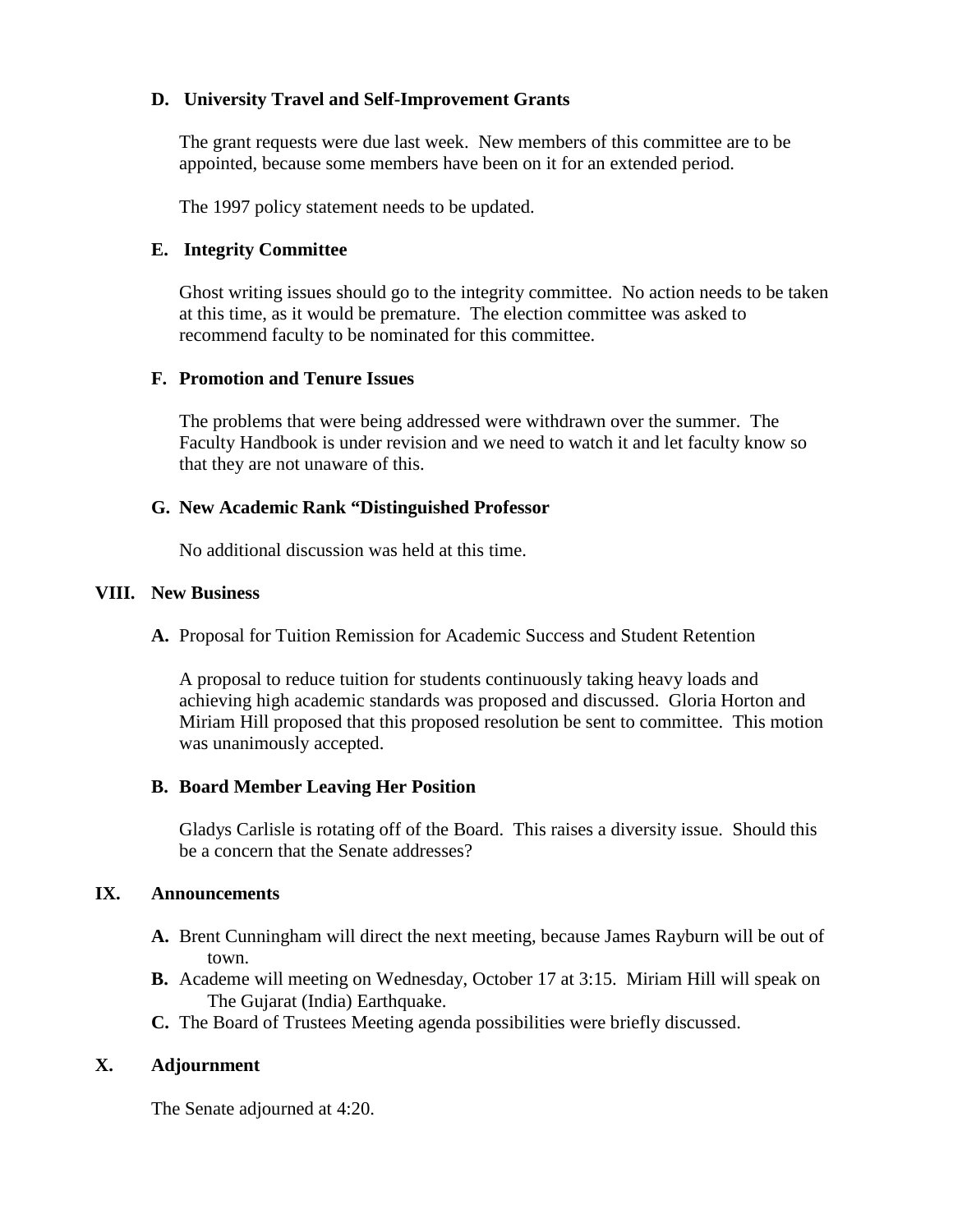#### **Faculty Senate Meeting November 12, 2007**

## **I. Call to Order**

The meeting was called to order at 3:20 by Dr. Brent Cunningham, Senate Vice-President, in place of Dr. James Rayburn who was attending an out of town meeting.

**Senators Present**: Curt Gladen, Doug Clark, Ron Mellen, Celia Hilber, Sherri Restauri, Gloria Horton, Larry Gray, Paul Beezley, Laurie Charnigo, Bethany Latham, Brent Cunningham, S. Krishnaprasad, Andrew Ciganek, Ed Smith, John Reynolds, Micheal D'Ambrosio, Becky Bertalan, Miriam Hill, Dan Krejci, Heidi Eyre, Jordan Barkley, Clark Hudspeth, Edwin Bellman, Misty Cobb.

**Senators Absent**: Tracy Broom, James Rayburn, Augustine Ihator, Eric Traynor, Betty Morris, Bill Lowe, Rob Landry, Jimmy Griffin, David Jennings.

## **II. Safety Task Force Report**

Melanie Carmichael presented a PowerPoint lecture and provided handouts summarizing her presentation about the work of the Safety and Security Task Force. She indicated that she would like to be invited back near the end of the school year to provide the Senate with additional updates.

## **III. Distance Learning Report**

Misty Cobb presented a PowerPoint lecture and handouts summarizing the updates and new resources for distance learning and classroom use.

## **IV. Approval of Minutes from October 18, 2007**

Three typographical errors were corrected and the minutes were approved.

## **V. Committee Reports**

**Admissions and Scholarship** (Ed Smith) - Sherri Restauri and Ed Smith report that the Student Retention Committee is considering the scholarship/tuition/retention proposal and is interested in exploring whether similar programs exist at any other schools. More research will be undertaken.

**Elections** (Brent Cunningham) - Brent reminded members to verify the accuracy of the term listed on the roster.

**Honors** (Celia Hilber) - The names and letters are out announcing the results of the fall awards.

**Policies** (Ron Mellen) - No report.

**Welfare** (Dan Krejci) - Members will be receiving an e-mail about the upcoming meeting. He emphasized that all faculty going to conferences must each bring back a program book. The purpose has been identified as the need to check meal claims. You can ask to get the books back.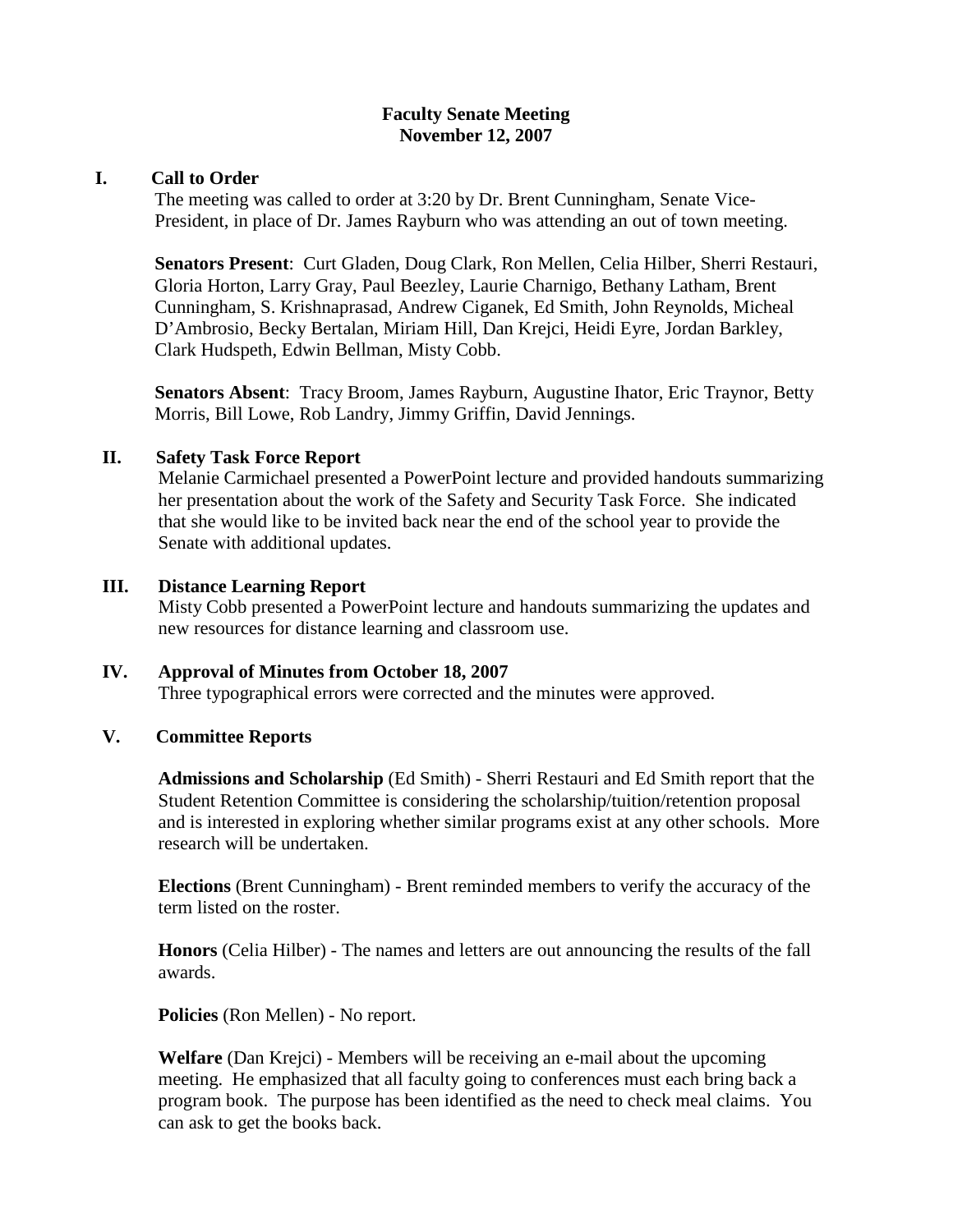## **VI. Executive Committee/President's Report**

Brent read Jim's notes on the Board of Trustees and Academic Council. The Trustees meeting had an extensive discussion about the whereas parts of the Resolution on Football Status submitted from the Faculty Senate. This concern about the level of funding set the tone for the rest of the meeting. The inertia remains unchanged.

Integrity Committee has been established. The executive council aided the appointment of members.

University Travel and Self-Improvement Grants - The process has been a little late getting started, but the letters have been sent out today. The President decides on numbers and the positions to be filled.

#### **VII. Old Business**

**A.**Resolution on Football Status

January Board of Trustees Meeting will be next door prior to our meeting. Members are invited to the meeting. The Senate should preferably speak as one voice.

#### **B.** Integrity Committee

Should any other issues besides the ghost writing policy be raised?

#### **C.** University Travel and Self-Improvement Grants

This committee is our charge. We can recommend changes. Rotation and staggered positions are now in place. Funding of officers to meetings was considered in the award process. Clearer statements of rationales are needed.

**D.** Scholarship/Tuition/Retention This was discussed earlier.

#### **E.** Academic Rank of Distinguished Professor

The Faculty Handbook is being revised. Dean Wade is Chair of the committee. The idea has been well received and is under consideration.

#### **F.** Promotion and Tenure Issues Any problems, notify Dr. Rayburn.

**G.**Extra Compensation Most of the problems do not involve faculty.

**H.**Tuition Remission Status On hold and no decisions have yet been made.

#### **VIII. New Business**

**A.** Stadium Upgrade

Student housing has been tied into this construction. Housing wants to have theme based residence halls. Faculty Senate has the same questions as others. Canvas the departments to find other questions. Bring to the December meeting.

**B.** Enrollment Management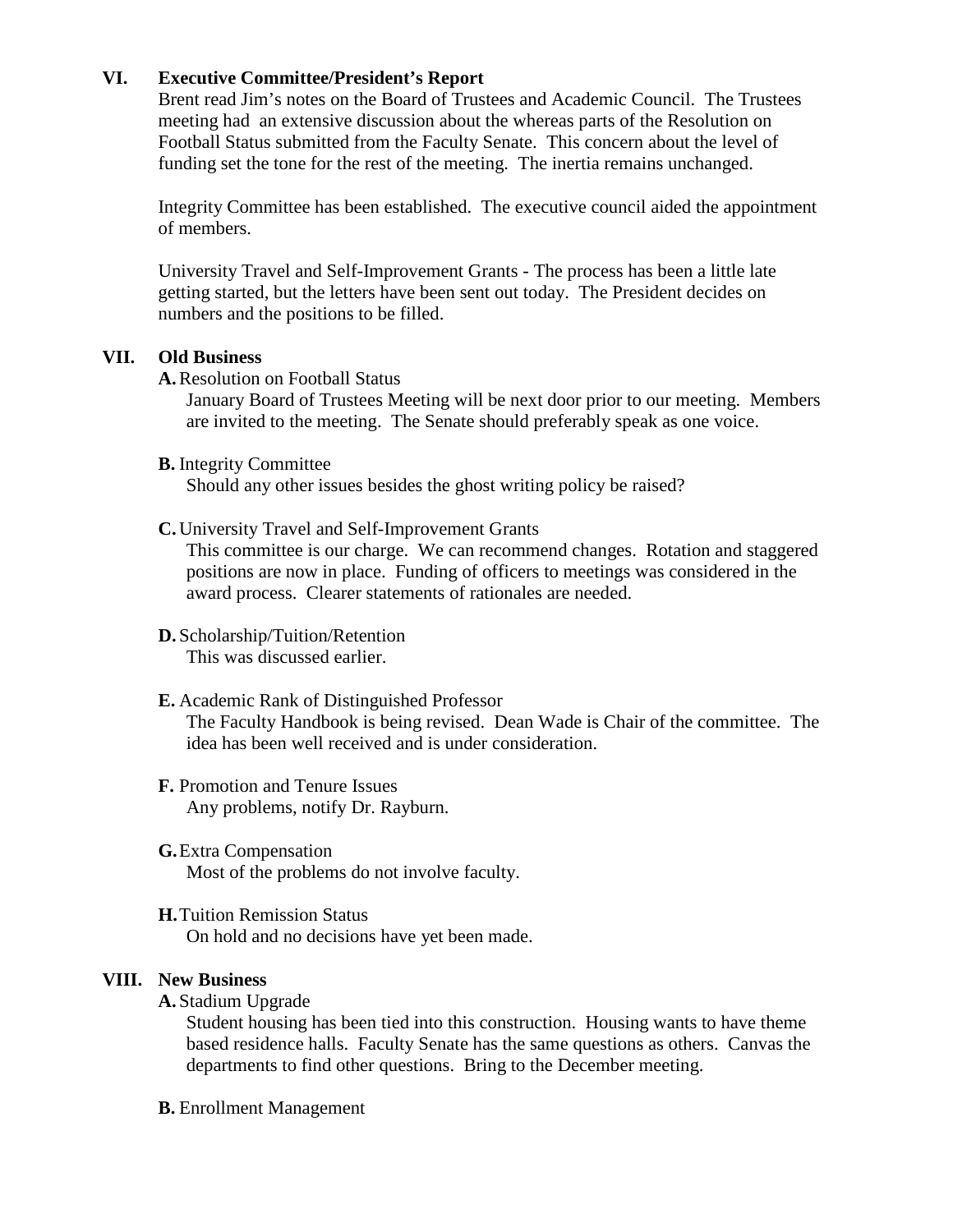November 15-16 from 10:45-11:55 in the library faculty are invited to participate in the discussions. More information will be available for those interested and available to participate.

### **C.**Ed Smith - Trimesters

Ed Smith has been asked to present the proposal to the executive committee.

#### **D.** Sick Leave Policy

Sick leave is being docked for days off. This issue needs investigation.

#### **E.** Banner

Only two people in each department are flag flippers, the secretary and the Head. Faculty member's number is on the CAPPs if these are printed.

#### **VII. Announcements**

Academe will meet at  $3:15$  on the  $10<sup>th</sup>$  Floor of the Library. Lew Cook will present his research. Gordon Stone is scheduled to visit the Faculty Senate during the January meeting. The Faculty Senate Meeting may conflict in part with the Board Meeting. Brent will fill in until Jim can appear. This will occur on the January and April meetings. Sherri Restauri announced several presentations for the faculty on distance learning and technology.

#### **IX. Adjournment**

The Senate adjourned at 4:54.

#### **Faculty Senate Meeting December 10, 2007**

#### **I. Call to Order**

The meeting was called to order at 3:20 by Dr. James Rayburn, Faculty Senate President.

**Senators Present**: Curt Gladen, Doug Clark, James Rayburn, Augustine Ihator, Sherri Restauri, Eric Traynor, Betty Morris, Bill Lowe, Gloria Horton, Larry Gray, Rob Landry, Paul Beezley, Laurie Charnigo, Ed Smith, John Reynolds, Michael D'Ambrosio, Miriam Hill, Dan Krejci, Heidi Eyre, Jordan Barkley, Clark Hudspeth, Edwin Bellman, Andrew Ciganek

**Senators Absent:** Tracy Broom, Ron Mellen, Celia Hilber, Tim Roberts, Jimmy Griffin, Bethany Latham, Brent Cunningham, Becky Bertalan, David Jennings

#### **II. Approval of Minutes from November 12, 2007 Meeting**

The minutes were improved with a correction in the Senators present listing of names.

#### **III. Committee Reports**

**A.** Admission and Scholarship Ed Smith

A brief discussion about the various programs being considered was presented with the source of funding for these being key issues.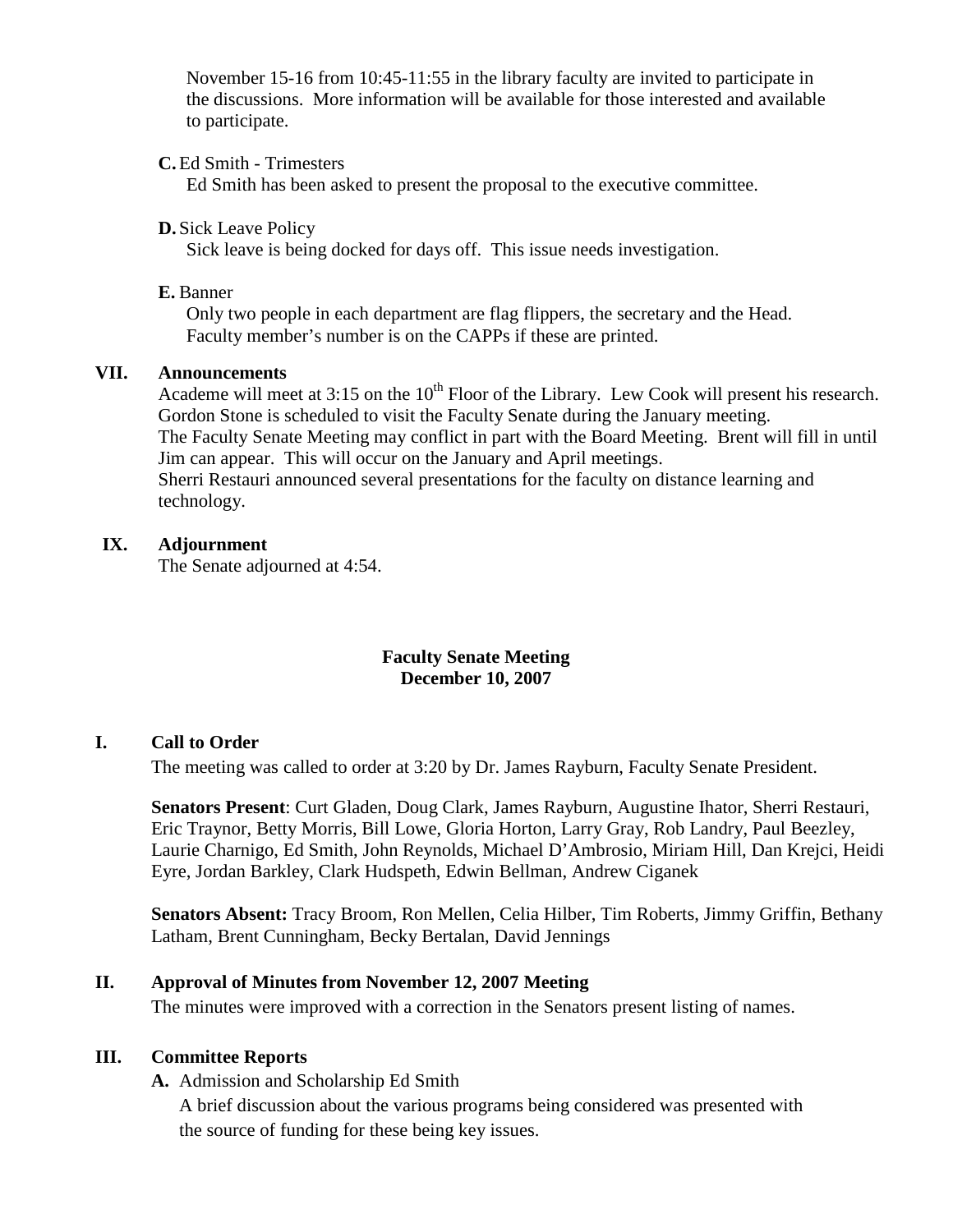- **B.** Elections Brent Cunningham The reminder to check the dates of terms was reissued.
- **C.** Honors Celia Hilber No report.
- **D.** Policies Ron Mellen

No report.

**E.** Welfare Dan Krejci

Concern about repetitious signature requirements for travel grants was thoroughly discussed along with the timeframe of the paperwork. Ways to recruit and retain faculty discussed included merit pay and its absence, tenure and promotion policies, and advancement scheduling. Some confusion about policies may exist. Additional exploration might be necessary followed by a resolution to improve the process.

## **IV. Executive Committee/President's Report**

- **A.** The travel committee has announced their awards. They have no chair, so they will need to decide on one. They should consider their activity and make recommendations for process improvements. They should make recommendations to the administration for increased funding. This can be discussed in the next meeting. This was approved by acclimation.
- **B.** The alert system for emergencies is being improved.
- **C.** Human Resources is exploring several additional options for 403B contributions.
- **D.** Several forms such as graduate admissions should be examined for irrelevant information requirements, i.e. what was the date in the month a student started at each school attended?
- **E.** Banner lists faculty ID numbers on the CAPPs. This problem has been fixed at other universities, so it should be fixed for us. Student IDs should be on the CAPP for faculty access.

## **V. Old Business**

**A.** Integrity Committee

The Integrity Committee is currently meeting to discuss two concerns. It is not a permanent committee, and after completion of these discussions will disband.

- **B.** NCAA recommendation going up to bowl division and stadium upgrades These issues will be discussed at the January 28, 2008 Trustees Meeting. Senators are invited to attend. A consultant for NCAA has been on campus and interviewed people. Several proposals from architects for the housing were examined, and this discussion is on-going.
- **C.** Sick Leave Policy More information will be forthcoming.
- **D.** Academic Rank "Distinguished Professor" This issue is still under exploration. This led to a brief discussion of the current revisions for the Faculty Handbook.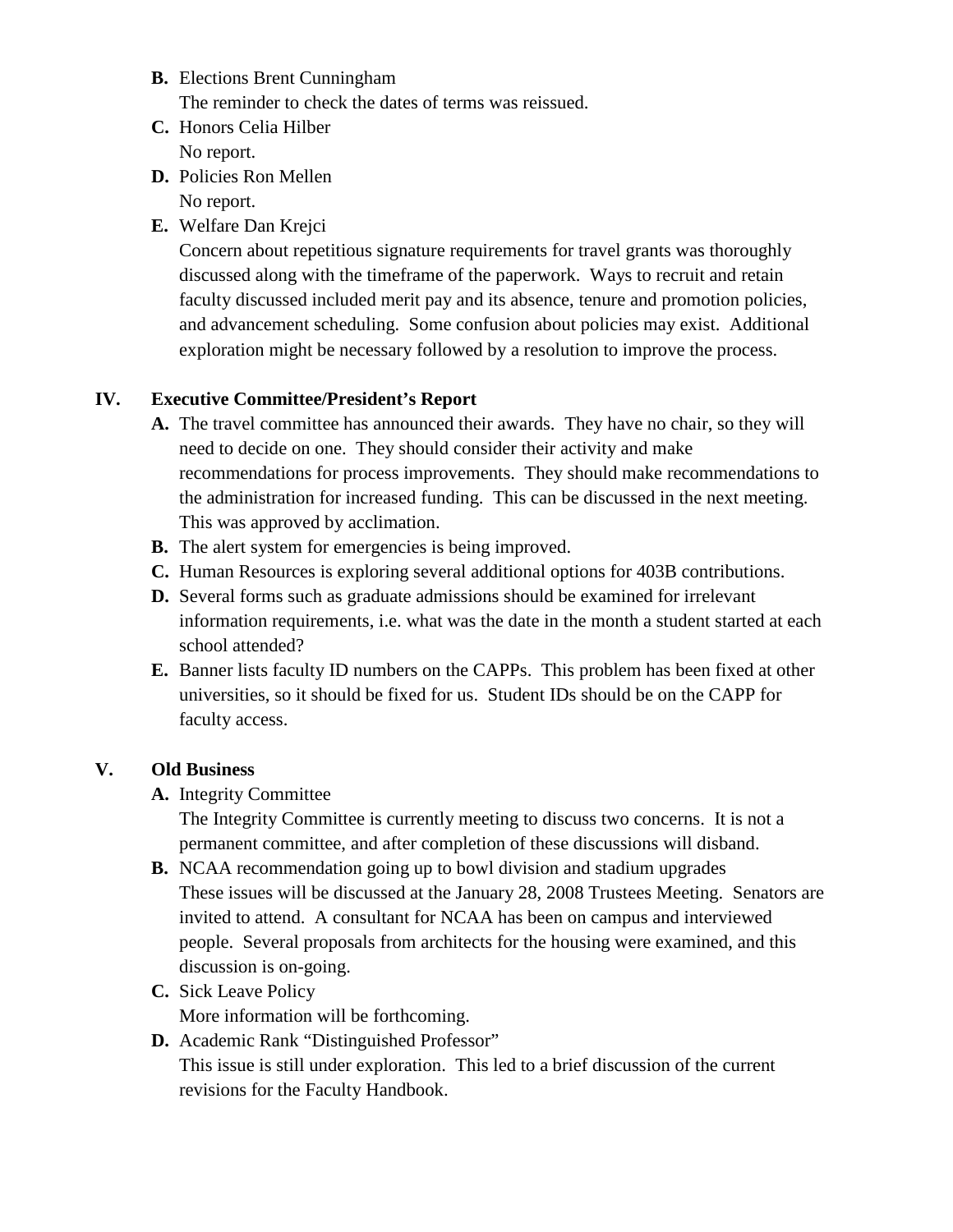## **E.** Extra Compensation

The concerns about extra compensation have been forwarded on with no change for faculty anticipated.

## **F.** Tenure and Promotion

Tenure and promotion issues and concerns should be passed on to the Welfare Committee.

## **VI. New Business**

**A.** Changes of PI responsibilities for Grants and other policy changes from the business office

Clarification of the statement in the memo by Clint Carlson about grant funding indicates that records should be retained to support and document expenses, but that actual billing responsibilities are in the hands of the Restricted Funds office. Additional clarification will be issued.

**B.** WF reporting

If a student has never attended a class, that can be noted on the grade report form, but beyond that is not necessary and can be ignored. The issue concerns scholarship money and students enrolling but not attending.

## **VII. Announcements**

- **A.** Consultant on NCAA will make his report on Jan. 28, 2008 in the Board of Trustees meeting. Faculty Senators are invited to attend.
- **B.** Information on stadium upgrades will also be given at Board of Trustees meeting.
- **C.** Gloria Horton announced and invited faculty to attend the Academe meeting. Dr. White from music will present.
- **D.** Collect any Banner issues for discussion in the next meeting.
- **E.** A library webinar on Fair Use will be hosted as a brown bag.

## **VIII Adjournment**

The senate adjourned at about 4:45.

#### **Faculty Senate Minutes January 28, 2008**

#### **I. Call to Order**

The meeting was called to order at 3:20 by Brent Cunningham who chaired the meeting until James Rayburn arrived from the Board of Directors' Meeting as planned

**Senators Present**: Curt Gladen, Doug Clark, James Rayburn, Ron Mellen, Celia Hilber, Sherri Restauri, Bill Lowe, Gloria Horton, Larry Gray, Tim Roberts, Rob Landry, Jimmy Griffin, Paul Beezley, Layrue Charnigo, Bethany Latham, Brent Cunnningham, S.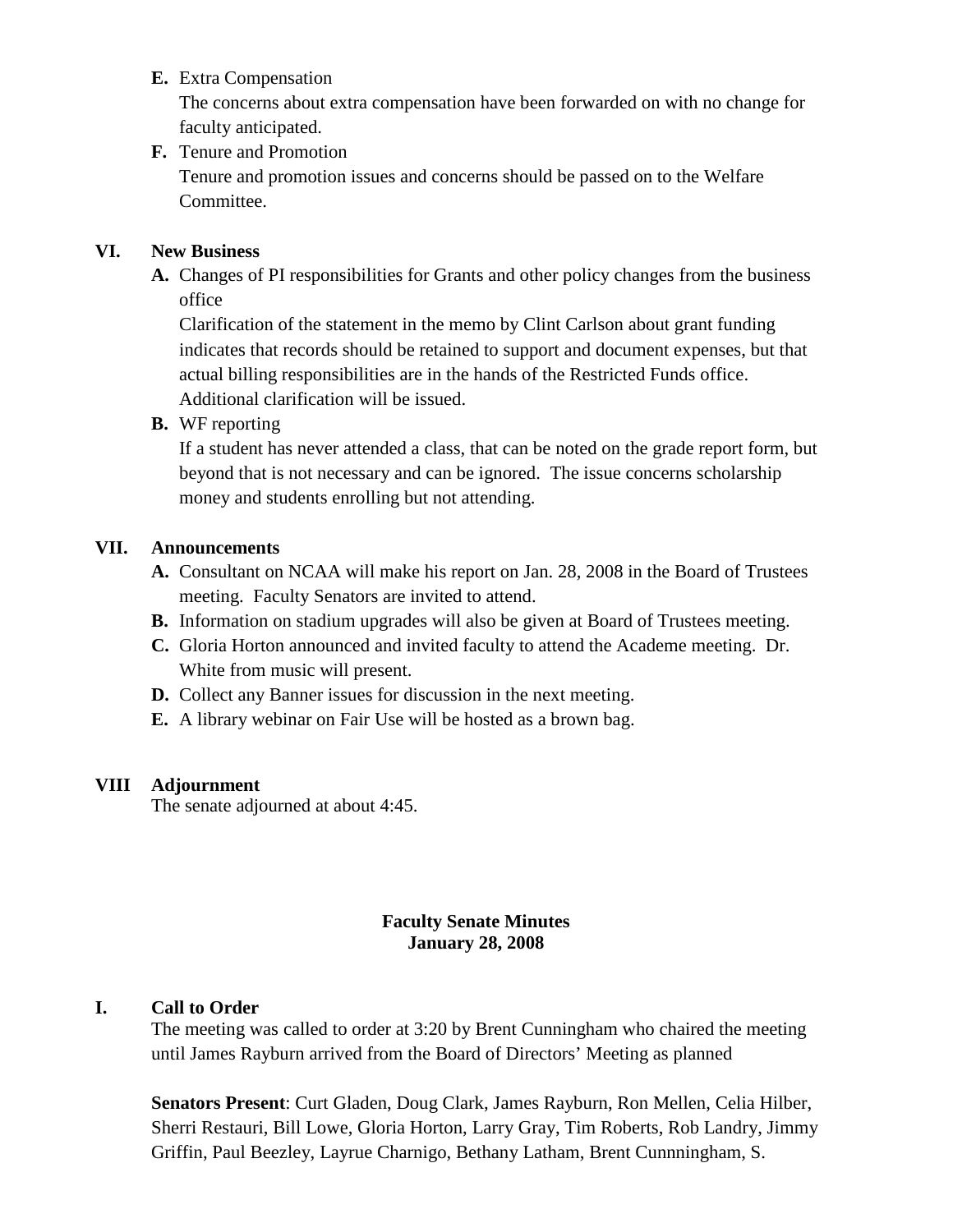Krishnaprasad, Ed Smith, Michael D'Ambrosio, Miriam Hill, Dan Krejci, Heidi Eyre, Jordan Barkley, Clark Hudspeth, Edwin Bellman.

**Members Not Present**: Tracy Broom, Augustine Ihator, Eric Traynor, Betty Morris, John Reynolds, Becky Bertalan, David Jennings.

**II. Approval of Minutes from December 10, 2008 Meeting** The minutes were approved without revisions.

### **III. Committee Reports**

- **A.** Admission and Scholarship Ed Smith No report.
- **B.** Elections Brent Cunningham Elections letters will go out in March to the departments that need to elect new senators. Eight positions are up for election.
- **C.** Honors Celia Hilber Letters have gone out about Emeriti.
- **D.** Policies Ron Mellon No report.
- **E.** Welfare Dan Krejci

A meeting with Dr. Turner on the double signature for the travel reimbursement form has been scheduled. No specific issues with tenure/promotion are pending.

## **IV. Executive Committee/President's Report**

- **A.** The Travel and Self Improvement Committee needs to elect a chair and to request an increase in funding.
- **B.** The faculty ID issue in banner cannot be changed. Mark it out with a Sharpie. Delta State has rectified this issue. Further investigation with them will ensue.
- **C.** Student pin numbers are available for faculty on their advisement list page. These can be given to the students and are unique each term. Numbers for Disability Services Students and Athletes are different, because they are, at least in part, advised by those offices.
- **D.** Jim Rayburn arrived to take over the meeting.
- **E.** Banner lists advisees that have graduated.
- **F.** Registration is not going to be opened until after Preview Days. On March 10 registration will begin.
- **G.** The problems of not having the calendar and final exam schedule in the booklet were discussed.
- **H.** The Travel and Self-Improvement Committee must elect a chair or one will be appointed for them.

## **V. Guest Speaker**

Whitney Wood spoke for Gordon Stone from the Higher Education Partnership. She discussed the Higher Education Day on March 6 and encouraged faculty and students to attend. The theme is the 3 E's of Success, Education, Equity, and Excellence. Next, she discussed the handout Estimates of Revenues to the Expenditures from the Educational Trust Fund. Lori Owens will be running the membership drive. Three levels include the lowest for \$12, a middle level that includes benefits such as eye care, and a top level that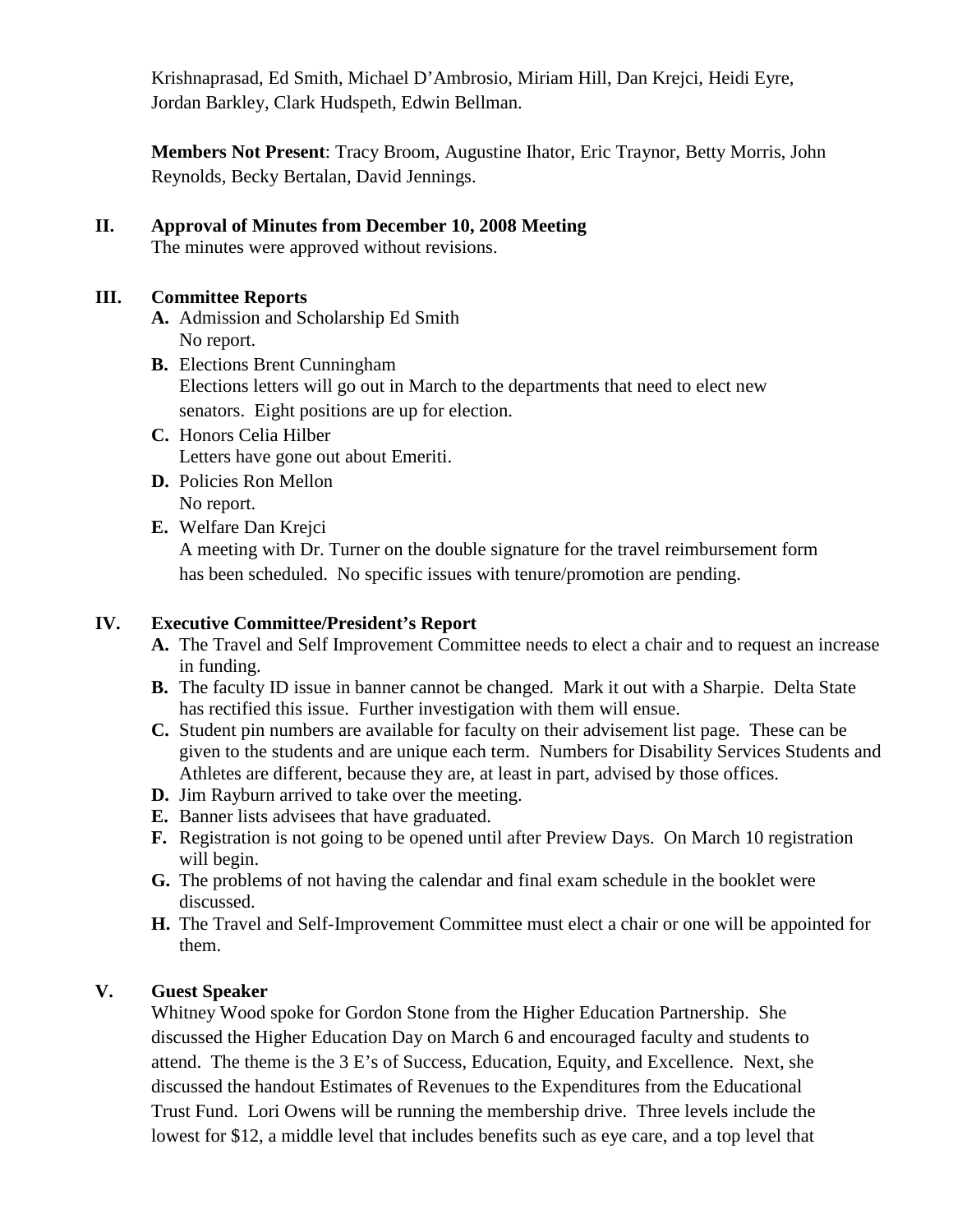includes benefits such as both eye care and liability coverage. The website, http://www.higheredpartners.org/, has additional information. A cookbook with 300 recipes is also for sale.

## **VI. Old Business**

- **A.** Delta State has managed to remove the faculty ID from their printouts, so they will be contacted to find out how they accomplished that task.
- **B.** The request for the date of the month on which students began attending each academic institution cannot be removed.
- **C.** A report from the board meeting that just concluded was given. The feasibility study of the move of football to a higher conference is being investigated. Results from the comparison study of funding conclude that "we are doing enough." Better marketing of the games has been encouraged. Questions about the amount of ticket sales were raised. The stadium upgrade continues to be explored. Cost estimates for the construction have been requested for the July meeting. The proposed dorm will have 400 rooms and then floors for stadium usage including suites, coach boxes, and press boxes.
- **D.** Someone from Human Resources will come to speak to us in March about the sick leave issue.
- **E.** The Distinguished Professor position will be discussed further with Dr. Turner.
- **F.** The extra compensation issue received no action at the Administrative Council meeting.
- **G.** The memo from Clint Carlson was clarified. It concerns asking for funds without having the paperwork to document the expenditures. The paperwork must be complete and retained.
- **H.** No items were raised about promotion and tenure.
- **I.** The tuition remission drafts continue to move forward. Of the two proposals, the graduated scales version is receiving the greatest support and interest.
- **J.** Ronnie Clayton's appointment to the board has proceeded. The faculty senate will be notified for the October meetings about future vacancies. The board votes on the membership.
- **K.** An endowed chair at the university is currently vacant. The question of why this position has not been filled was raised.
- **L.** A motion was made and seconded. The Travel and Self Improvement Committee is charged to appoint a chair by March 1 or James Rayburn will appoint a chair. This motion passed unanimously.

## **VII. New Business**

- **A.** NCAA certification self-study draft was discussed. The faculty senate will be asked to review the document before the April meeting. This will be a tight time line.
- **B.** Concerns about summer funding were voiced.

## **VIII. Announcements**

Academe will meet with Dr. White discussing opera.

## **IX. Adjournment**

The senate adjourned at 4:45.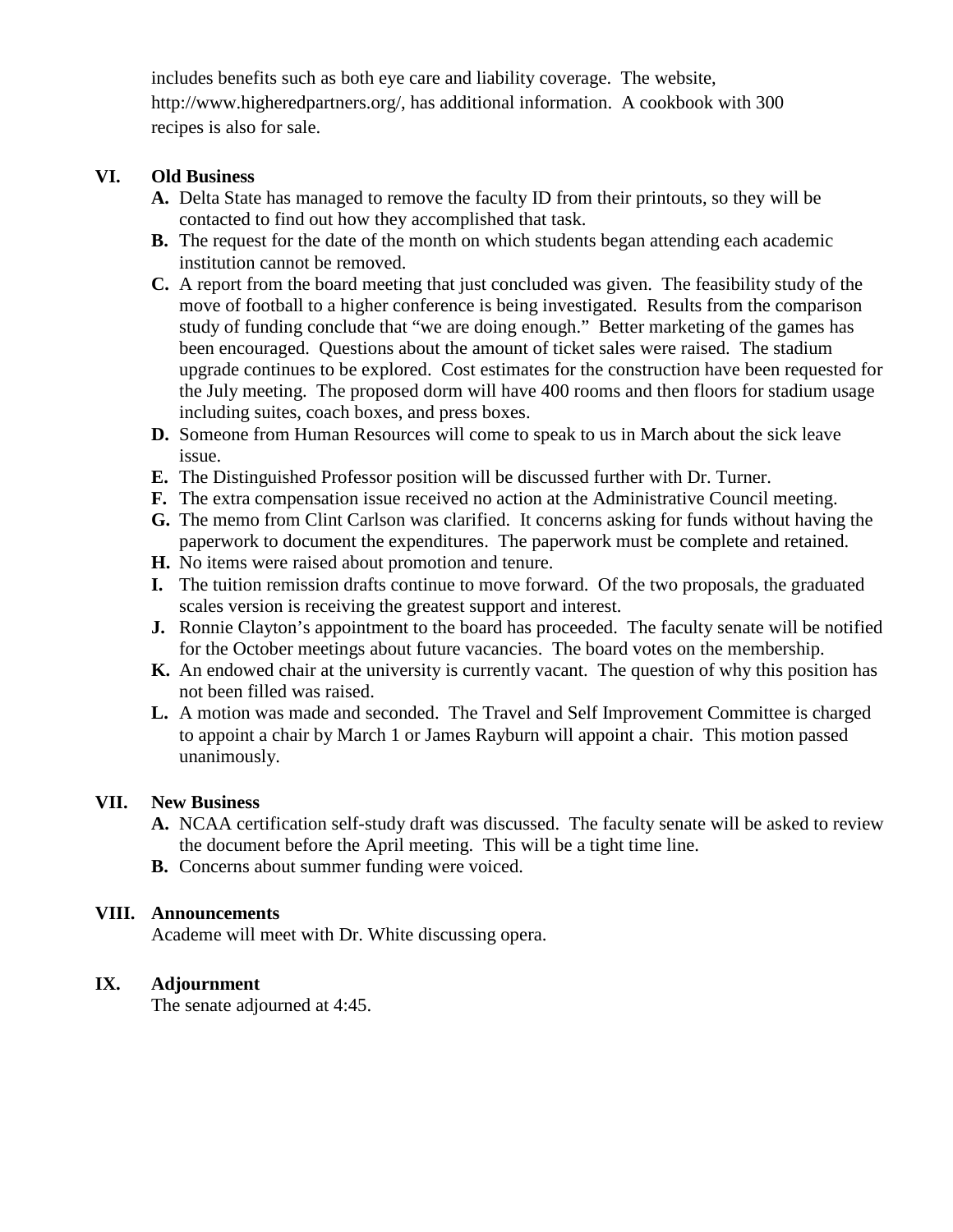## **Faculty Senate Minutes February 11, 2008**

## **I. Call to Order**

James Rayburn called the meeting to order at 3:15 p.m.

**Senators Present**: Curt Gladen, Doug Clark, James Rayburn, Ron Mellen, Celia Hilber, Sherri Restauri, Bill Lowe, Gloria Horton, Larry Gray, Tim Roberts, Rob Landry, Jimmy Griffin, Paul Beezley, Bethany Latham, Brent Cunningham, Andrew Ciganek, Ed Smith, Michael D'Ambrosio, Miriam Hill, Dan Krejic, Heidi Eyre, Jordan Barkley, Clark Hudspeth, Edwin Bellman

**Senators Not Present**: Tracy Broom, Augustine Ihator, Eric Traynor, Betty Morris, Laurie Charnigo, John Reynolds, Becky Bertalan, David Jennings

## **II. Approval of Minutes from January 28, 2008 Meeting**

The minutes were approved with an announced revision.

## **III. Committee Reports**

- **A.** Admissions and Scholarships Ed Smith—No report
- **B.** Elections Brent Cunningham—The notices will be sent out in March.
- **C.** Honors Celia Hilber—The announcements are out.
- **D.** Policies Ron Mellen—No Report
- **E.** Welfare Dan Krejci—This report was held until later in the meeting.

#### **IV. Executive Committee/President's Report**

- **A.** Board of Trustees Meeting The meeting times have been changed, so the previously discussed conflicts have been resolved.
- **B.** Proposed Stadium Upgrade An artistic rendering of the stadium upgrade was displayed.
- **C.** Differences between Resolution and Recommendation
- **D.** Whereas resolutions have a specified and required channel for action, they inherently have negative implications and connotations. Therefore, response to recommendations may be quicker, and these can be handled more effectively and efficiently.
- **E.** Board of Trustees Meeting The meeting times have been changed, so the previously discussed conflicts have been resolved.
- **F.** Proposed Stadium Upgrade An artistic rendering of the stadium upgrade was shown.

## **V. Old Business**

**A.** Sick Leave Policy

Karen Davis will speak to us in March on this issue. Once the Drop Program is activated, sick leave days no longer accumulate.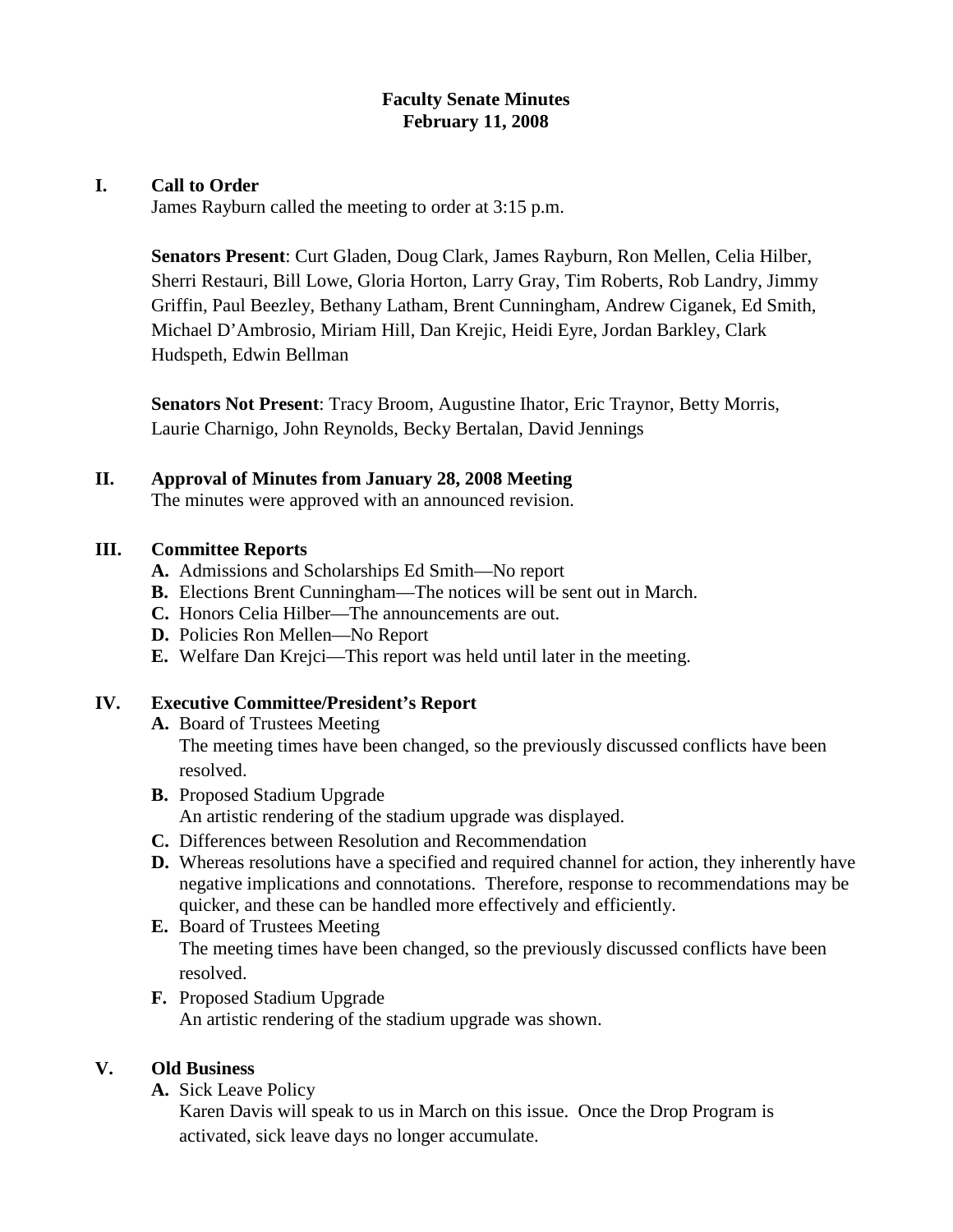**B.** Endowed Chair

Harvey Jackson has received the vacant endowed chair.

**C.** Distinguished Professor

The previously submitted motion in recommendation format concerning Distinguished Professor needed to be resubmitted. This motion was repeated and passed unanimously.

## **D.** Travel Form Concerns

Dan Krejci discussed issues concerning the travel forms and program submission requirements. Purchase orders to cover the pre-registration are possible. The proposed recommendations were passed unanimously.

## **VI. New Business**

**A.** Travel and Development Award

A new endowment in memory of Raymond J. and Ruth Chisolm Ringer has been designated for faculty travel and development. The Faculty Senate has been charged with drafting the specifications. The plan is to award this at the May Awards Ceremony. The Executive Committee was directed to draft a proposal.

**B.** Tenure and Promotion Packet

Dan Krejci, Clark Hudspeth, and James Rayburn drafted the packet of materials and recommendations concerning revisions in tenure and promotion policies. Dan presented and led the discussion of these materials. A motion to move forward with the recommendations passed unanimously.

## **C.** Banner

The changes to Banner were briefly discussed. No results are anticipated.

- **D.** Grade Correction Forms Address information on grade correction forms should not be faculty responsibility. This problem will be explored.
- **E.** Plagiarism on Campus The problem of plagiarism of student papers and the use of SafeAssign in Blackboard was discussed.

#### **VII. Announcements**

- **A.** Safaa Al-Hamdani is initiating a fund raising campaign for a hospital in Ethiopia. Details will be forthcoming.
- **B.** Academe Meeting The next speaker at Academe is Sherri Restauri.

## **VIII. Adjournment**

The Senate adjourned at 4:45 p.m.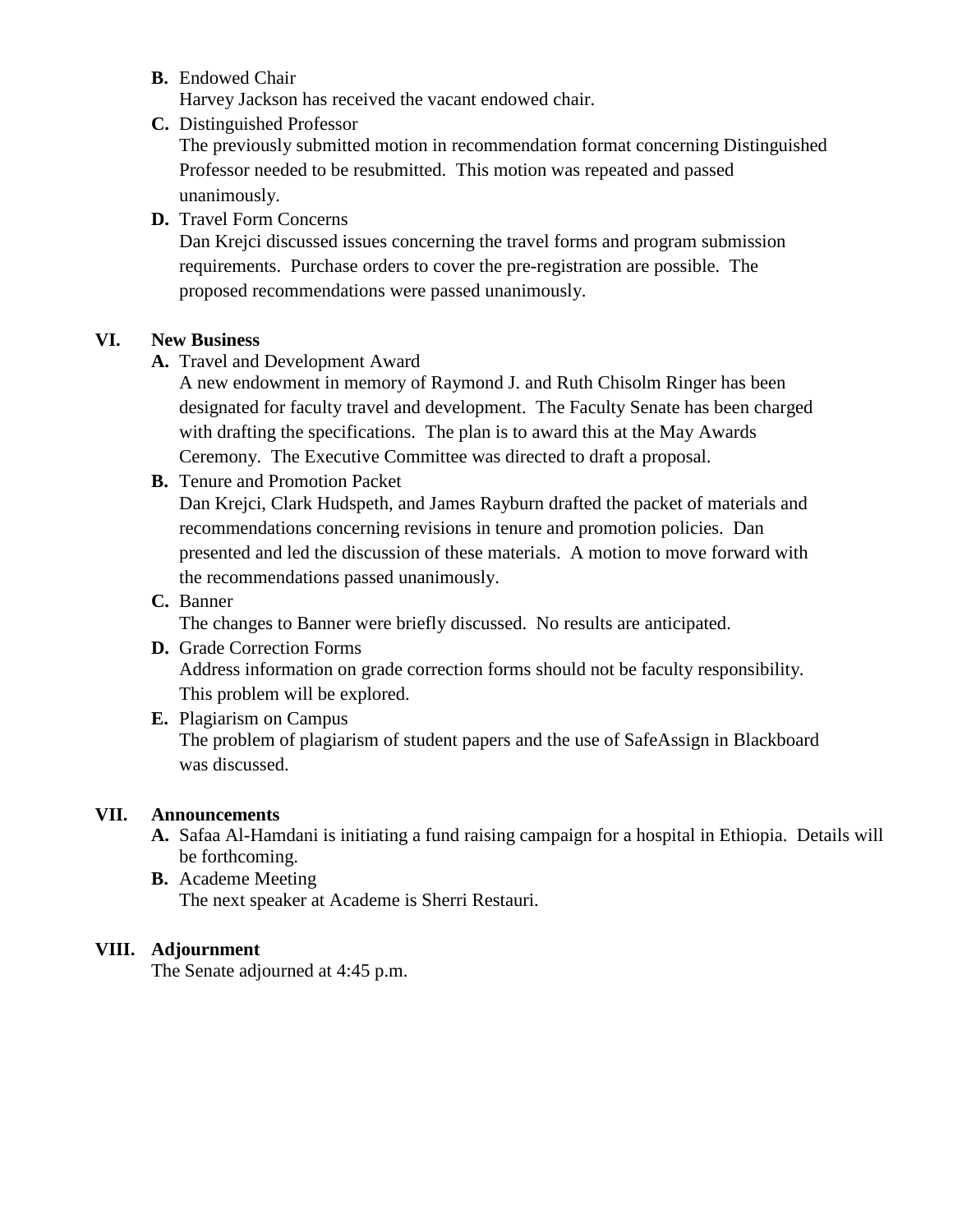## **Faculty Senate Minutes March 10, 2008**

## **I. Call to Order**

James Rayburn called the meeting to order at 3:15 p.m.

**Senators Present**: Curt Gladen, James Rayburn, Ron Mellen, Sherri Restauri, Gloria Horton, Betty Morris, Rob Landry, Jimmy Griffin, Bethany Latham, Brent Cunningham, Andrew Ciganek, Ed Smith, Celia Hilber, Miriam Hill, Dan Krejci, Heidi Eyre, Jordan Barkley

**Senators Not Present**: Doug Clark, Tracy Broom, Augustine Ihator, Eric Traynor, Bill Lowe, Larry Gray, Tim Roberts, Paul Beezley, Laurie Charnigo, John Reynolds, Michael D'Ambrosio, Becky Bertalan, David Jennings, Clark Hudspeth, Edwin Bellman

## **II. Approval of Minutes from February 10, 2008 Meeting**

The minutes were approved with an attendance to be added.

#### **III. Guest Speakers**

Karen Davis, Director of Human Resources, and Suzanne LaRocca, the Internal Auditor, both discussed relevant issues and answered questions. Faculty full-day and part-day absence definitions were clarified with the distribution of the scheduled work load being key to the missed responsibilities.

#### **IV. Committee Reports**

- A. Admissions and Scholarships Ed Smith—No report
- B. Elections Brent Cunningham—Several of the departments have yet to report and reminders will be sent to those. Both outgoing and incoming senators should plan to attend the May meeting. Nomination of officers is next on the agenda and will be held in May.
- C. Honors Celia Hilber—The number of nominees is currently low, but more are expected. A short meeting was held to discuss the new Raymond and Ruth Ringer Faculty Award and an announcement was sent for self-nominations.
- D. Policies Ron Mellen—No Report
- E. Welfare Dan Krejci—The two recommendations about the travel form and changes to the promotion/tenure process that were voted on at the last meeting were delivered and were well received. Other issues were treated as new business.

## **V. Executive Committee/President's Report**

#### Proposed Stadium Upgrade

A recommendation was made stating that the current plans to upgrade the stadium should not negatively impact the support of academics. The motion passed unanimously.

## **VI. Old Business**

A. Ethiopian Hospital

Saafa Al-Hamdani has asked for support for a new aid and assistance project for a hospital in Ethiopia. He has joined with several others from the community to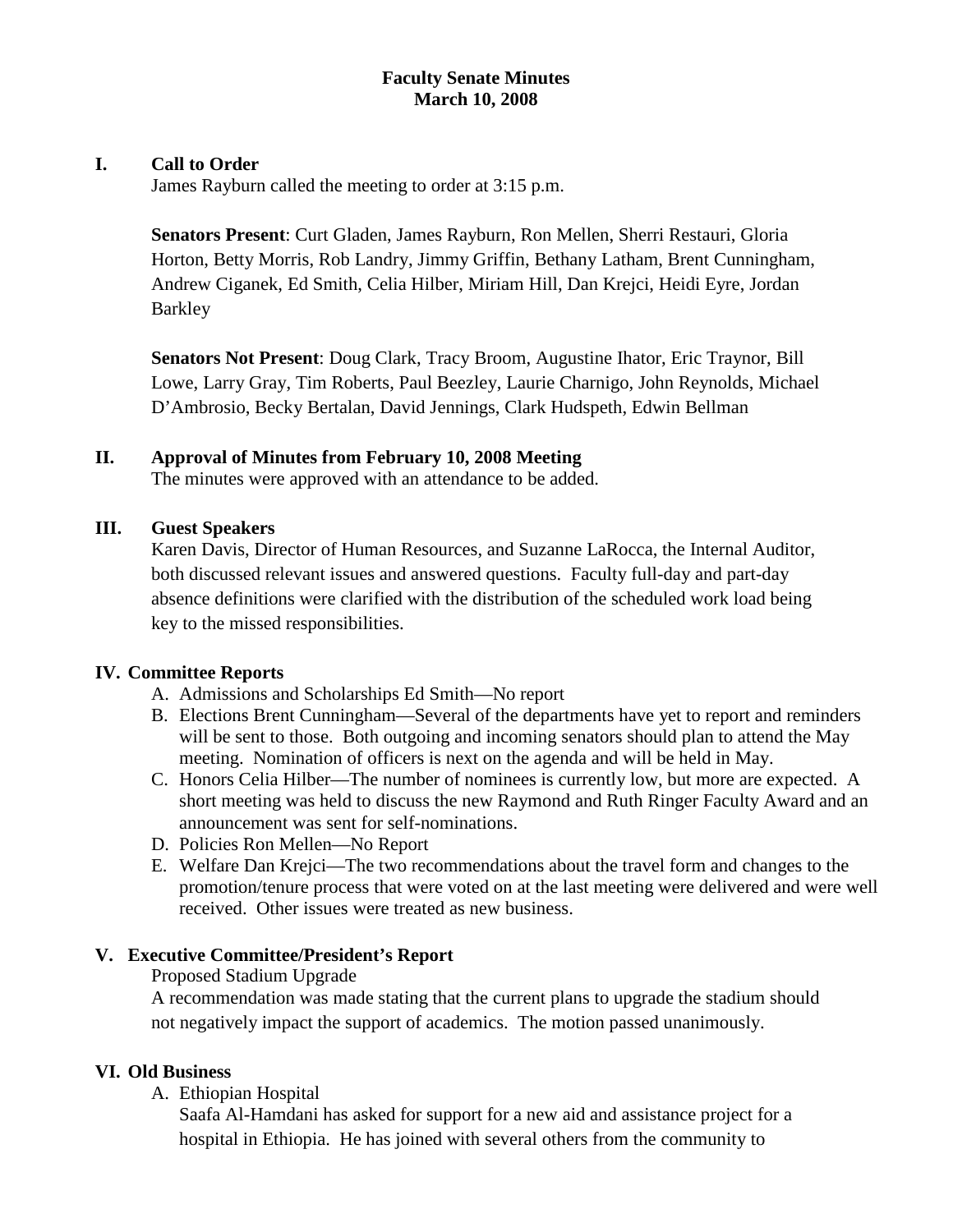promote this charitable endeavor. Due to the delay in distributing information, further discussion was tabled until the next meeting.

## B. Plagiarism

The integrity committee is evaluating the problem of plagiarism and cheating. An online survey is scheduled. Policies will then be reviewed for the campus.

## **VII. New Business**

A. Travel and Development Committee

The committee has appointed a chair and recommended changes in procedures.

B. Parking

Problems with parking for Brewer Hall were briefly discussed. The improvement the parking situation has a relationship to safety on campus.

C. Book Regulations

Books for freshman classes are supposed to be remain unchanged for at least a three year period. This does not include new editions that are released. This policy was discussed.

D. Faculty Salaries

Dan Krejci reported on the status of faculty salaries in comparison to others in the state and region. This is an important issue for the quality of life for JSU faculty and recruitment and retention of faculty members and, thus, a concern of the strategic plan. The comparison renews concern for pay adjustments and inequalities across the campus and within departments.

## **VIII. Announcements**

- A. Sherri Restauri mentioned methods of capturing of audio-visual data on a trial subscription.
- B. Higher Education Day The attendance at Higher Education Day was up.

## **IX. Adjournment**

The Senate adjourned at 4:45 p.m.

## **Faculty Senate Meeting April 14, 2008**

## **I. Call to Order**

James Rayburn called the meeting to order at 3:15 p.m.

**Members Present:** Curt Gladen, Doug Clark, James Rayburn, Ron Mellen, Sherri Restauri, Eric Traynor, Bill Lowe, Gloria Horton, Larry Gray, Tim Roberts, Rob Landry, Paul Beezley, Laurie Charnigo, Bethany Latham, Brent Cunningham, Andrew Ciganek, Ed Smith, John Reynolds, Miriam Hill, Dan Krejci, Heidi Dempsey, David Jennings, Clark Hudsepth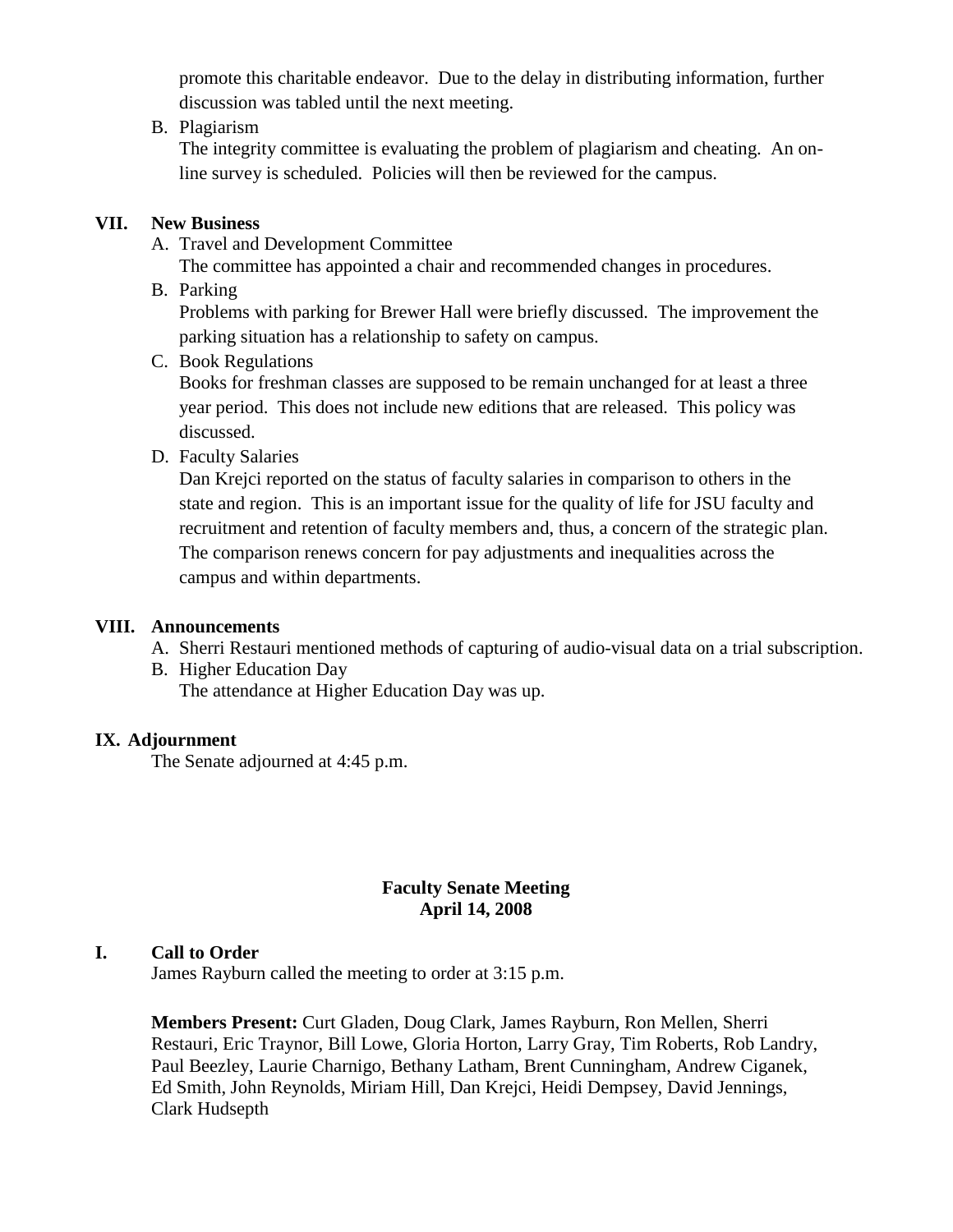**Members Not Present:** Tracy Broom, Augstine Ihator, Celia Hilber, Betty Morris, Michael D'Ambrosio, Becky Bertalan, Jordan Barkley, Edwin Bellman

## **II. Approval of Minutes**

The minutes were approved.

## **III. Presentation by Dr. Meehan with comments by Dr. Turner and Don Killingsworth**

Dr. Meehan discussed the budget including the reduction of the educational trust fund that helps to forestall prorationing. The higher education budget was cut by a median of 14% with JSU being reduced by 13.35% or about \$6,591,697. Retirement costs have risen as has health care. A tuition increases of about 12.5% or to \$190 per credit hour undergraduate, increase to \$250 per credit hour for graduates, double fees for out of state , increase in application fee to \$30, an additional fee for distance learning, and a 15% increase for residential housing. Equity and the impact of students are issues that should be raised to the legislators. Tuition remission issues for faculty and staff have been tabled due to the budget concerns. Distance learning will still retain in-state fee structures. During open questions, topics discussed ranged from the funding of the stadium and dorm, summer course offerings and course scheduling, and the approval of the transportation system for 2009.

#### **IV. Recognition of David Jennings from the Student Government Association**

Dr. Meehan and the Faculty Senate Members expressed their appreciation to David Jennings for his contributions as President of the Student Government Association. Jennifer Nix is the newly elected SGA President.

#### **V. Committee Reports**

- A. Admissions and Scholarships Ed Smith—No report
- B. Elections Brent Cunningham—All departments have been replied. A full slate of officers is proposed.
- C. Honors (Report given by Laurie Charnigo.) The committee has been meeting to discuss the award applications. The announcement about the Ray J. and Ruth C. Ringer Faculty Award will go out shortly. A recommendation to choose a winner was passed.
- D. Policies Ron Mellen—No report. The textbook renewal policy and the issue of the different interpretations are being explored.
- E. Welfare Dan Krejci—Two recommendations were presented. The request for increasing academic promotion pay raises was passed. The request to increase the number of agreements with international universities was passed. This aids in the globalization of the curriculum, supports the tradition of international involvement, and supports the strategic plan. The need to track the paths of both recommendations and other resolutions was emphasized.

## **VI. Executive Committee/President's Report**

Much of the material has been covered earlier, especially with Dr. Meehan's discussion of the budget. A new retirement annuity plan provider was authorized. Issues about certified programs and faculty/student ratios, impacts cross campus, and cost-benefit considerations were discussed.

## **VII. Old Business**

- A. The textbook policy was discussed earlier.
- B. A motion to table the question of support of the Ethiopian Hospital project was passed.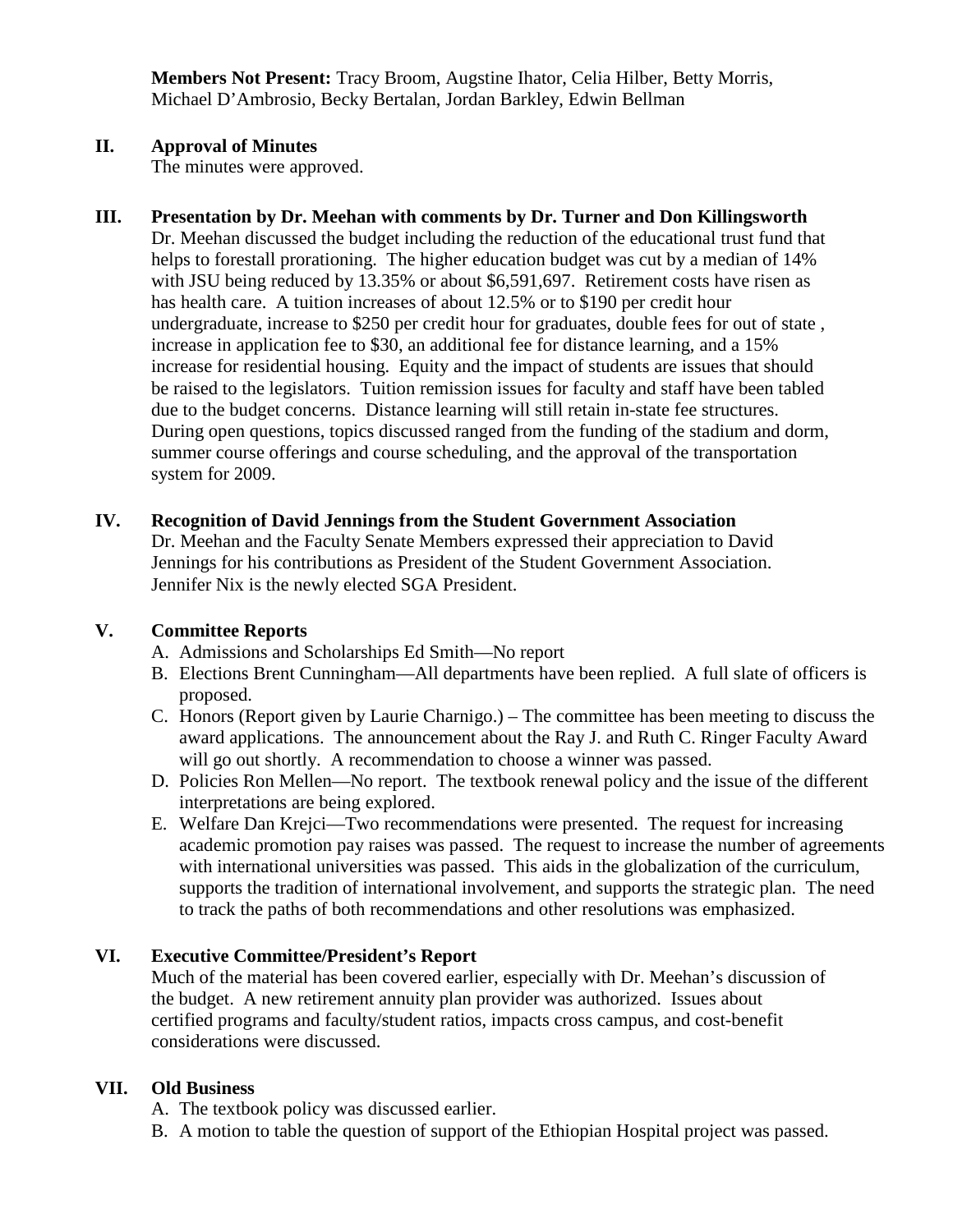## **VIII. New Business**

New Travel/Development Award was discussed earlier.

The committee will have three people rotating off that will need to be replenished. They will also prepare a proposal about funding guidelines for non-presenting faculty holding offices in the organization holding the conference. The proposed cap on funding of full professors was mentioned.

#### **IX. Announcements**

None

#### **X. Adjournment**

The senate adjourned at 4:45 p.m.

## **Faculty Senate Minutes May 15, 2008**

## **I. Call to Order**

James Rayburn called the meeting to order at 3:15 p.m.

Members Present: Jordan Barkley, Paul Beezley, Edwin Bellman, Becky Bertalan, Laurie Charnigo, Brent Cunningham, Heidi Dempsey, Aaron Garrett for Andrew Ciganek, Curt Gladen, Larry Gray, Celia Hilber and Teresa Gardner, Miriam Hill, Gloria Horton, Clark Hudspeth, Dan Krejci, Rob , Landry, Bethany Latham, Bill Lowe, Ron Mellen, Betty Morris, James Rayburn, Sherri Restauri, John Reynolds

Members Absent: Tracy Broom, Doug Clark, Michael D'Ambrosio, Jimmy Griffin, Augustine Ihator, David Jennings, Tim Roberts, Ed Smith, Eric Traynor

#### **II. Approval of Minutes**

The minutes were passed with the correction of one typo and one attendance correction.

## **III. Committee Reports**

- A. Admissions and Scholarship Ed Smith—No report
- B. Elections Brent Cunningham—The slate of candidates was introduced. President—Brent Cunningham

Vice President—Dan Krejci

Secretary—Miriam Helen Hill

Historian—Andrew Ciganek

Nominations from the floor were called and none were proposed. Nominations were closed. The slate was elected unanimously.

- C. Honors Celia Hilber—The last award information has been submitted to the Vice President's office for the reward reception. Efforts were made to improve the process with a carryover of the committee.
- D. Policies Ron Mellen—The textbook Adoption Policy recommendation was tabled.